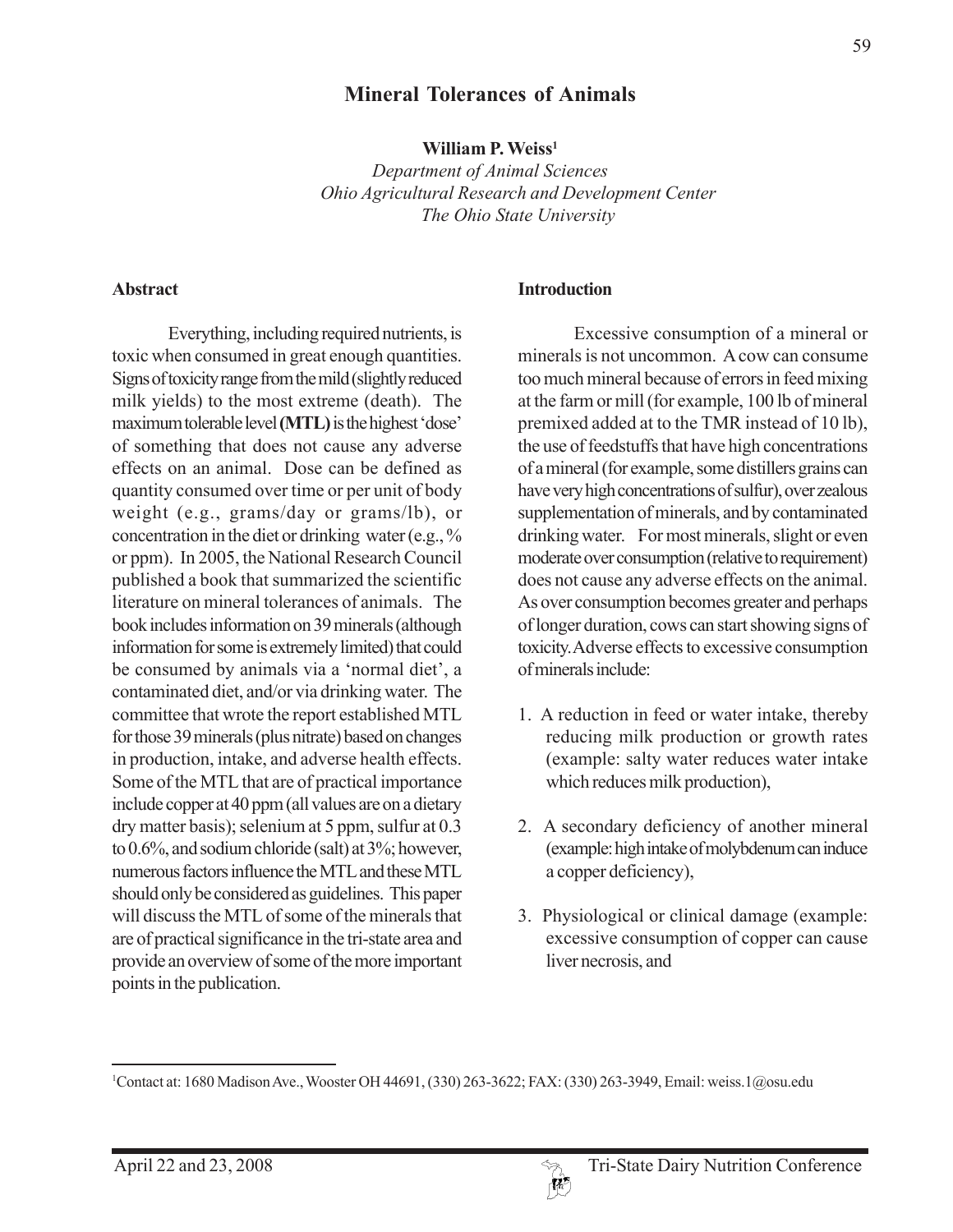4. Production of milk or meat with mineral concentrations that may be deleterious to humans when we consume the product (concentration of iodine in milk increases linearly with increasing consumption of iodine by the cow). This potentially adverse effect was not considered by the NRC subcommittee when it established the mineral tolerances.

The NRC subcommittee that wrote the mineral tolerance book was charged with reviewing the scientific literature on the effects of over consumption of minerals on animals and to establish MTL for as many minerals as possible and for different species or classes of animals. The book is 496 pages long, and this paper will not attempt to review the entire book. Mixing errors usually results in excessive consumption for only a short period of time (perhaps only one feeding or one day) and the adverse effects, if any, will be acute, and unless the effects are severe, they will likely not be ascribed to excessive mineral intake. Therefore, this paper will emphasize chronic exposure caused by longer term (weeks) consumption of diets and/or water with high concentrations of the mineral. In addition, this paper will discuss only minerals in which over consumption is likely and which cause significant problems to cattle (Table 1).

## **Maximum Tolerable Levels**

The MTL of a mineral is defined as the maximum dietary *level* of a specific mineral that will not cause any adverse effects (including reduced productivity and health) when fed for a specific period of time. Level is a purposely ambiguous term that can mean concentration in diet or water (e.g.,  $%$ , ppm, or  $g/L$ ) or intake (e.g., grams/day). Numerous factors affect MTL and because of the almost infinite number of possible combinations, MTL cannot be established for all situations. Readers of the book must be aware of these factors and make educated estimates of what the MTL might be for specific situations based on available data.

The major factors that affect the dietary MTL include:

- 1. Duration of over consumption. If adequate data were available, the subcommittee established MTL for single dose, acute (10 days or less) and chronic (more than 10 days) exposure. The MTL of a mineral determined based on experiments that fed it for 11 days may be very different from an MTL determined from experiments that lasted months. For many (but not all) minerals, the MTL usually decreases as duration of exposure increases.
- 2. Chemical form or source of the mineral. Some adverse effects of minerals occur at the cell or tissue level and must be absorbed from the digestive tract prior to having an effect. A mineral provided by a source or form that is poorly absorbed will have a higher MTL than the same mineral provided from a highly bioavailable form. For example, the MTL from iron that is provided by iron oxide is much higher than the MTL from iron provided by iron sulfate. Determination of the actual chemical form of a mineral in a diet or water can be exceedingly expensive (hundreds to thousands of dollars per sample). In the field, you will usually not know the chemical form of all sources of mineral in the diet and in the water.
- 3. Composition of the total diet. Numerous interactions exist among minerals that affect the absorption of minerals and their bioactivity once absorbed. For example, increased intake of copper can overcome some of the problems associated with excess intake of iron. High levels of calcium are less of a problem when high levels of phosphorus are fed. Interactions also exist between minerals and other dietary components. For example, the MTL for sulfur is lower for high grain diets than for high forage diets.
- 4. Consumption of minerals via water. The dietary MTL generally assume that water is not a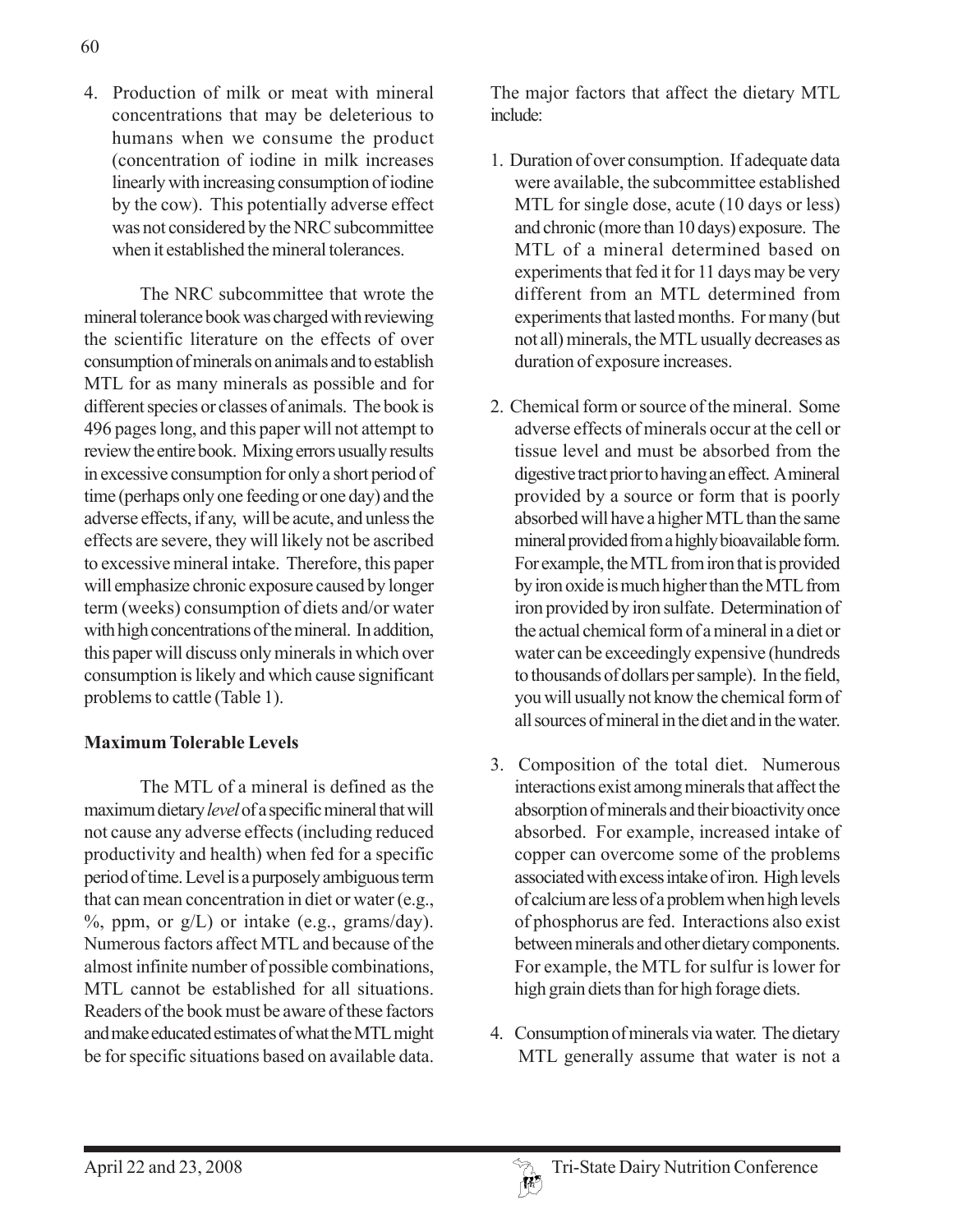significant source of the mineral of interest, and for many minerals, this is a reasonable assumption. However, in specific locations, water contains appreciable amounts of sulfate, nitrate, salt, iron, and manganese which could greatly influence the dietary MTL for those minerals. Water should be sampled and analyzed routinely (perhaps annually) to determine whether water is a substantial source of a specific mineral(s). If so, then the dietary MDL for that mineral(s) should be lowered.

The MTL does not include a 'safety factor'. The measured concentrations of many of the minerals of interest (especially trace minerals) in diets are extremely variable because of analytical problems, sampling errors, and natural variation. This means that the average concentration of a mineral may be substantially different from the value obtained from a single sample or even the mean of a few samples. Because of this uncertainty, the MTL may be too high for minerals that cause substantial adverse effects on productivity and animal health.

## **MTL for Specific Minerals**

The NRC established MTL for numerous minerals (Table 1), but dairy cows in the Tri-state area are extremely unlikely to be exposed to excessive levels of 14 of those, and those minerals will not be discussed. Of the remaining 14 minerals, four (cobalt, iodine, manganese, and magnesium) are extremely unlikely to cause any significant adverse effects. The MTL for cobalt, iodine, manganese, and magnesium are about 200, 100, 80, and 3 times greater than NRC (2001) requirement for dairy cows. The MTL for magnesium (0.6% of diet dry matter) is lower than concentrations shown experimentally to cause adverse effects (1 to 1.5%), but because no data were available between 0.6 and 1%, the MTL was set at 0.6%. The most likely adverse effect to feeding Mg at rates slightly above the MTL is diarrhea.

# **Minerals with Medium Health Concerns**

Five minerals (calcium, iron, phosphorus, potassium, and zinc) cause moderately adverse effects when overfed for longer periods of time.

# *Calcium*

The MTL for calcium is 1.5% of dietary DM (approximately 2 times the NRC requirement for dairy cows). The only adverse effect reported at that concentration is slightly reduced feed intake. As the calcium concentration increases, a greater depression in intake is expected, which should result in reduced milk yields.

# *Iron*

The MTL for iron is 500 ppm which is about 10 times the NRC requirement. The most likely adverse effect of feeding more than 500 ppm of Fe is a secondary copper deficiency and perhaps a secondary deficiency of selenium and vitamin E. The MTL for Fe is probably lower than 500 ppm when high Fe is fed for long periods of time and if dietary copper is marginal (the high Fe causes depletion of liver copper, eventually leading to copper deficiency). The chemical form of the Fe must be considered when evaluating Fe. Silages and hays can have extremely high concentrations of Fe (> 500 ppm), but this Fe is almost always caused by soil contamination and is likely Fe oxide which is almost unavailable to animals and will cause few, if any, adverse effects. Iron from sources such as Fe sulfate and Fe chloride are readily available, and the MTL was established from experiments in which those types of Fe were fed.

# *Phosphorus*

The MTL for phosphorus is 0.7% or approximately twice the NRC requirement. Adverse effects of feeding P at concentrations slightly higher than the MTL include reduced magnesium

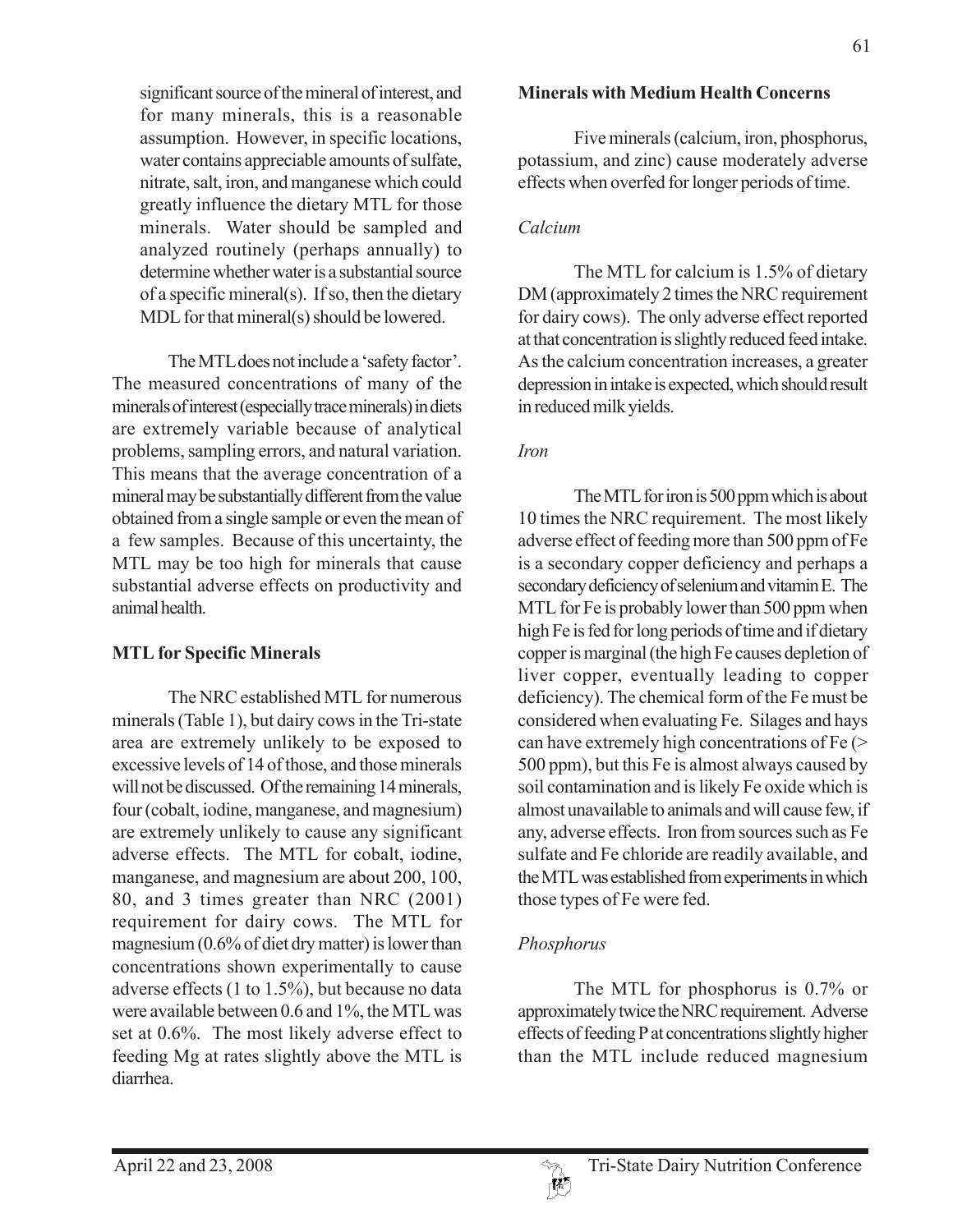absorption, and in some studies, slightly reduced milk yields. Overall, adverse effects on the cow are unlikely when P is fed at rates slightly higher than the MTL. Phosphorus pollution caused by overfeeding P was considered by the committee when it established the MTL for P.

# *Potassium*

The MTL for potassium was set at 2% or approximately twice the NRC requirement. The main reason for setting the MTL at 2% was because of the negative effect that high K diets have on magnesium absorption and because high K diets increase the prevalence of milk fever. Diets with more than 2% K can be fed to lactating cows without adverse effects if magnesium supplementation is increased.

# *Zinc*

The MTL for zinc was set at 500 ppm or about 10 times the NRC requirement. High concentrations of dietary Zn can lead to a secondary copper deficiency, and rates of gain in cattle were reduced when diets contained greater than 500 ppm of Zn.

## **Minerals with Substantial Health Concerns**

Over consumption for longer periods of time of copper, molybdenum, selenium, salt (sodium chloride), and sulfur can cause substantial health problems in cattle, and diets should contain less than the MTL for those minerals.

# *Copper*

The MTL for copper is 40 ppm or about 4 times the NRC requirement. Chronic consumption of excessive amounts of Cu causes Cu to accumulate in the liver. Copper can continue to accumulate over months or even years until it reaches a critical concentration (approximately 1000 mg/kg of liver

dry matter). Then a triggering event (unclear what this actually is) causes the liver to release massive amounts of Cu which causes breakdown of red blood cells and other cells and usually results in death. Long term feeding of diets with 40 ppm of Cu are potentially fatal, but it requires months of overfeeding. Certain breeds of cattle are more likely to accumulate liver copper (Jersey cows accumulate more liver Cu than Holstein cows). The MTL for Cu will be higher for diets with high concentrations of sulfur and molybdenum. Form of Cu also must be considered. Copper oxide is essentially unavailable to cows, and diets can have very high concentrations of Cu from that source. The MTL was established from studies using available sources of Cu, such as Cu sulfate and Cu chloride.

# *Molybdenum*

The MTL for molybdenum was set at 5 ppm (no dietary requirement for Mo has been established). Although the NRC set the health concern for excessive Mo intake as 'high', in reality, this MTL was set because of the negative effects that Mo has on copper absorption which often leads to a copper deficiency. True Mo toxicity probably occurs at dietary concentrations around 100 ppm. Copper deficiency caused by excessive consumption of Mo are not uncommon in the field, and the adverse effects of a copper deficiency can be substantial. However, in most situations, simply increasing copper supplementation will eliminate the negative effects of feeding diets with high concentrations of Mo.

## *Selenium*

The MTL for selenium was set at 5 ppm, which is about 17 times its requirement. Selenium can be extremely toxic to animals, often leading to death within hours of consuming a toxic dose. Chronic exposure to much lower dietary concentrations of Se also can lead to death (blind staggers). The problem with the original research

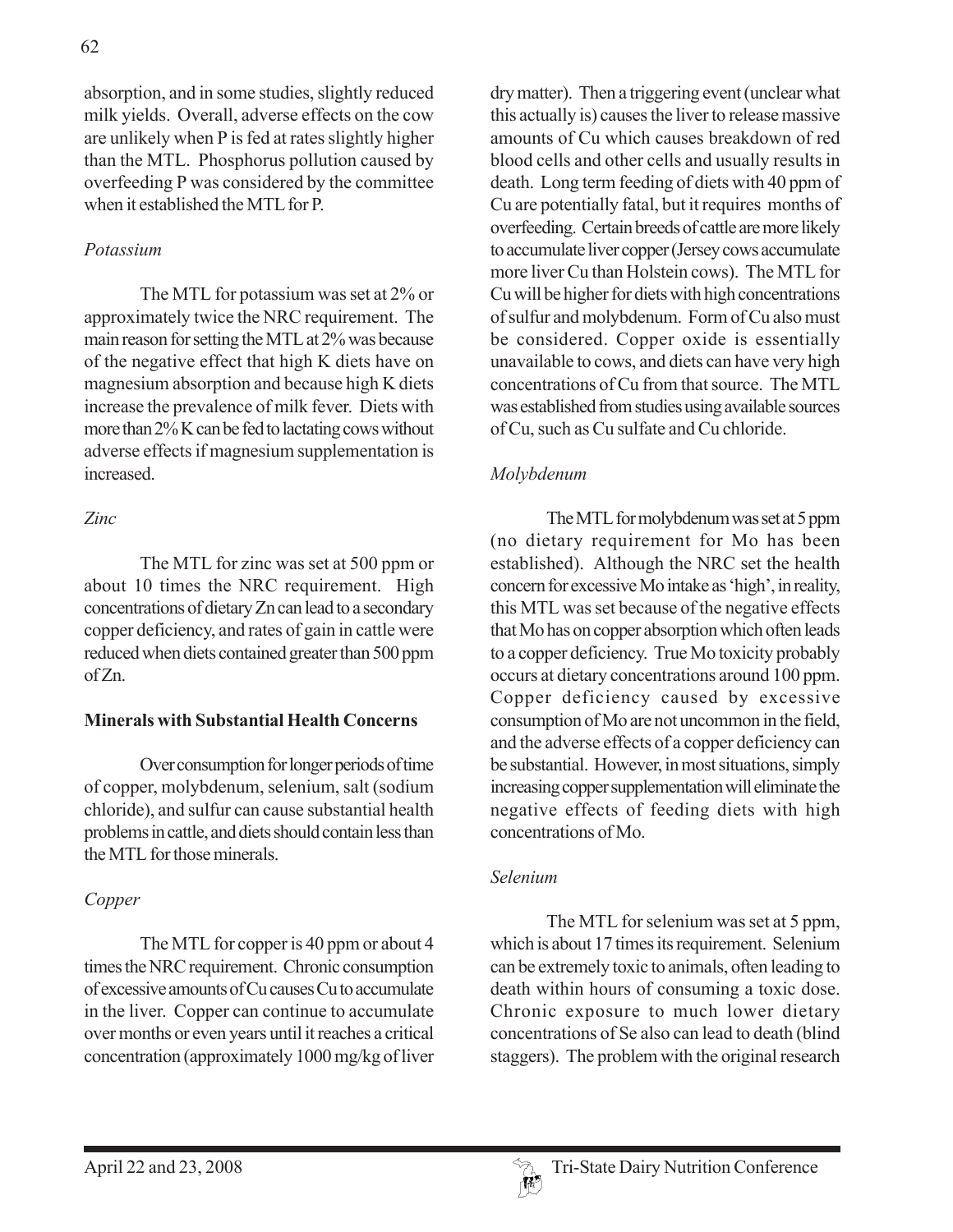claiming extreme toxicity of selenium was that the actual toxicity was not caused by selenium per se but rather by very specific selenium compounds found only in selenium accumulator plants (these plants are extremely rare to non-existent in the Tri-State area). The toxicity of selenium is much lower when Se is provided by sodium selenite, sodium selenate, and selenium yeast. When those sources of Se are fed to cattle, Se concentrations greater than 10 ppm have not caused adverse production or heath effects in most studies. The MTL was set at 5 ppm mostly because of data from animals consuming Se accumulator plants.

#### *Salt (sodium chloride)*

The MTL for salt was set at 3% of dietary DM. Based on the sodium requirement of cows, this is about 5 times its requirement. Diets with high concentrations of salt can substantially limit feed intake, and when dietary concentrations of salt exceed the MTL, feed intake by dairy cows is often reduced leading to reduced milk production. However, if low salinity water is readily available, cows can tolerate higher dietary concentrations of salt with little adverse effects. Cattle are much less able to tolerate saline water. Water with 0.25% salt caused significant reductions in milk yields.

## *Sulfur*

The MTL for sulfur was set at 0.3% for high concentrate diets and 0.6% for high forage diets. The requirement for dietary sulfur is 0.2%. High dietary concentration of sulfur can cause a secondary deficiency of copper and selenium, but the primary reason for the health concerns is polioencephalomalacia **(PEM)**. In the rumen, several different forms of dietary sulfur can be converted to sulfide. When hydrogen sulfide is belched out, some is inhaled and absorbed through the lungs. Hydrogen sulfide has severe adverse effects on the central nervous system, causing seizures, convulsions, and death. In some cases

(but not commonly), sulfur can lead to destruction of thiamine, producing a thiamine deficiency which causes similar clinical signs. High concentrations of sulfur are more likely to cause PEM when fed in a high concentrate diet because the bacterial population in the rumen is more likely to produce sulfide than when a high forage diet is fed.

#### **Conclusions**

The 2005 NRC book on mineral tolerances is an important reference for animal nutritionists. It contains several tables, listing responses various animals have had to high dietary concentrations of numerous minerals. The book also points out the large gaps in knowledge we have regarding overfeeding of minerals. An overriding conclusion that can be drawn from the book is that all minerals can cause adverse responses, and for some minerals, the difference between adequate and deleterious concentrations is not large. For minerals, as for all nutrients, feed enough but not too much and twice as much does not mean twice as good.

Ordering information for this book can be found at: www.nap.edu. Then type "Mineral tolerance of animals" (without quotes) into the search box. The price as of March, 2008 was \$89.95

## **References**

National Research Council. 2001. Nutrient Requirements of Dairy Cattle. 7th rev. ed. Natl. Acad. Press, Washington, DC.

National Research Council. 2005. Mineral Tolerance of Animals. Vol. 2nd rev. ed. Natl. Acad. Press, Washington, DC.